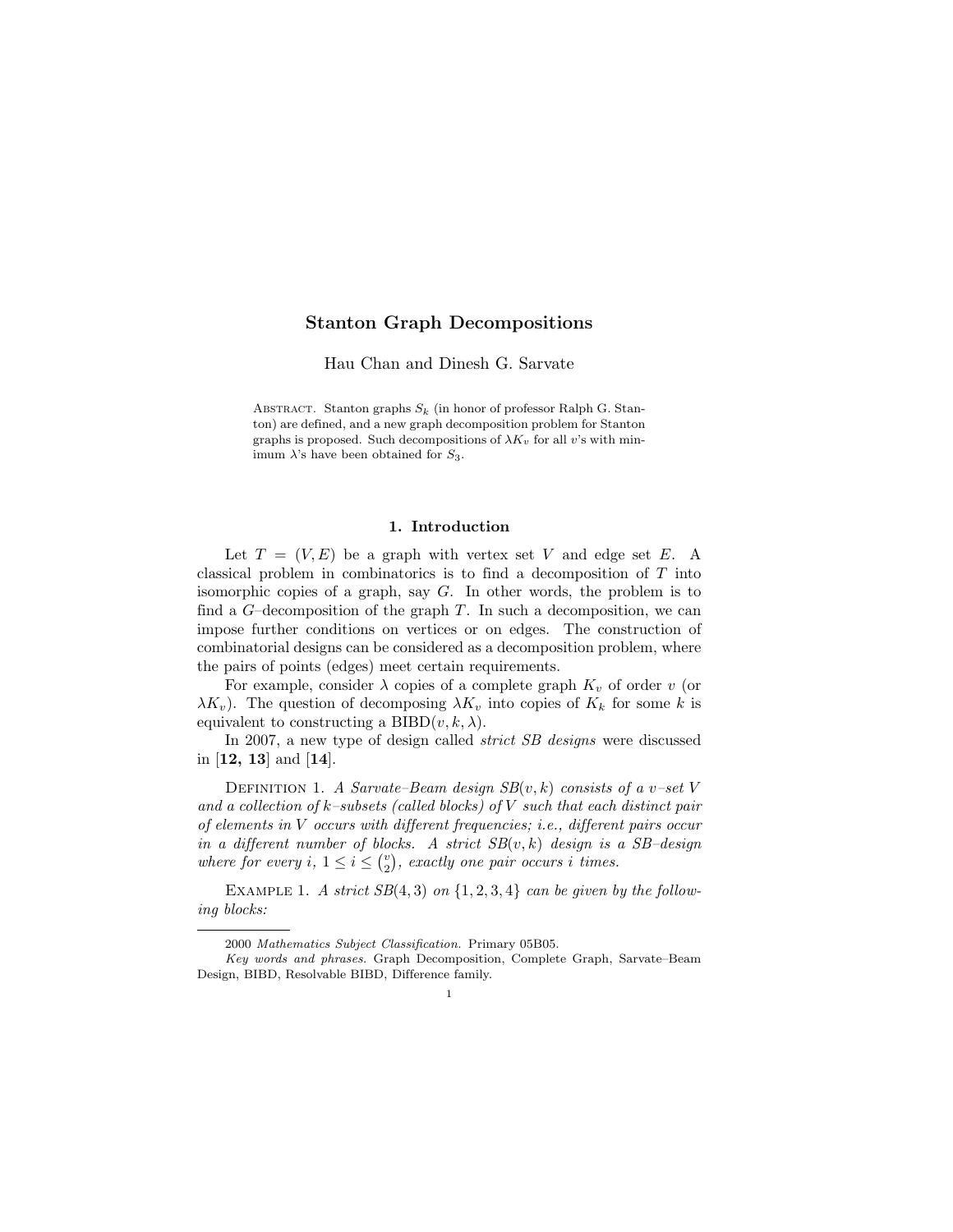$\{1, 2, 4\}, \{1, 3, 4\}, \{1, 3, 4\}, \{2, 3, 4\}, \{2, 3, 4\}, \{2, 3, 4\}, \{2, 3, 4\}$ 

Although the general existence question of strict SB–designs is still an open question, it has been proven that the necessary conditions are sufficient for  $k = 3$  by Dukes [8] (except for some finite number of exceptions). On the other hand, Ma, Chang and Feng [11] have proven that the necessary conditions are sufficient for  $k = 3$ . Furthermore, Hein and Li provided results on the number of Sarvate–Beam triple systems for  $v = 5$  and  $v =$ 6 [10], and Bradford, Hein, and Pace provided results on Sarvate–Beam quad systems for  $v = 6$  [4] to answer some of the questions raised by Stanton [15, 16, 17, 18]. Dukes, Hurd and Sarvate studied SB matrices [9], and Chan and Sarvate studied large sets for SB designs for  $k = 2$  as well as  $1$ –SB designs (see [5] and [6]).

Conversely, questions can be asked: Is it possible to decompose (for some minimum number of) copies of a complete graph into graphs on  $k$ vertices, where for each  $i = 1$  to  $\binom{k}{2}$ , there is exactly one edge of multiplicity  $i$ ? If so, how? In honor of Professor Ralph G. Stanton, we call these graphs Stanton graphs, denoted by  $S_k$ . Formally,

DEFINITION 2. A Stanton graph of order k,  $S_k$ , is a graph on k vertices where for each  $i = 1$  to  $\binom{k}{2}$ , there is exactly one edge of multiplicity i.

EXAMPLE 2. Let  $\lambda = 4$ ,  $v = 3$ , and  $k = 3$ . We can decompose  $4K_3$ into  $2 S_3$ 's



Note that the above example uses 4 copies of  $K_3$ 's and we can not decompose a smaller number of copies of  $K_3$ 's into Stanton graphs.

EXAMPLE 3. Given  $\lambda = 4$ ,  $v = 4$ , and  $k = 3$ , we can decompose  $4K_4$ into  $4 S_3$ 's as follows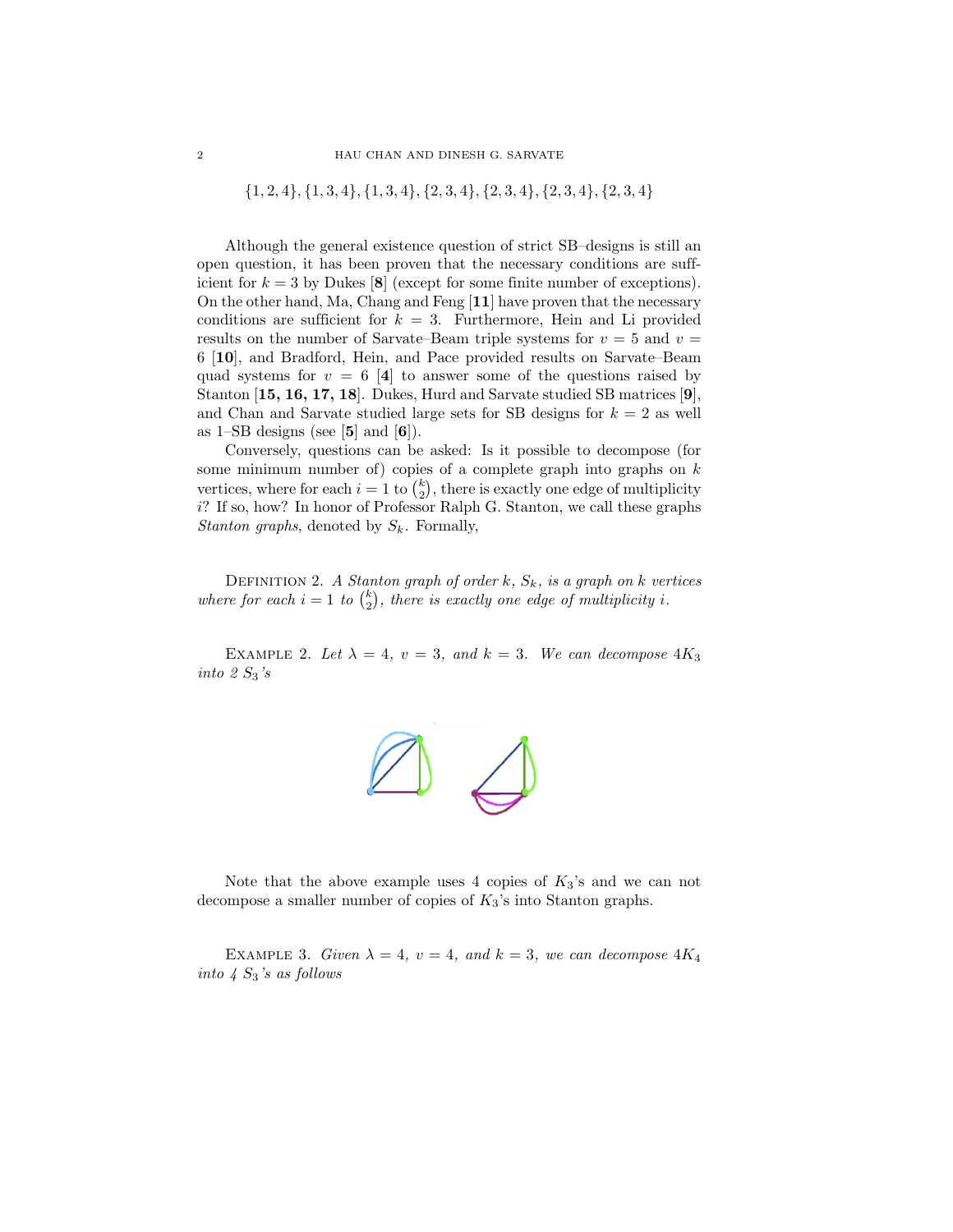

The above example does not use the minimum multiple copies of  $K_v$ . The decomposition can be done using a smaller value of  $\lambda$ .

EXAMPLE 4. Consider  $\lambda = 3$ ,  $v = 4$ , and  $k = 3$ . We can decompose  $3K_4$  into 3  $S_3$ 's as follows



EXAMPLE 5. The decomposition solution of  $3K_5$  is given by the triangles:

 $< 1, 2, 3 > 1, 2, 5, 1 > 1, 3, 4 > 1, 4 > 1, 5, 5 > 1, 4 < 5, 4, 2 > 1$ 

where  $\langle a, b, c \rangle$  denotes a graph on three vertices  $\{a, b, c\}$  with one edge between a and b, two edges between a and c, and three edges between b and c. This notation will be used throughout this note.

In this note we affirmatively answer the question:

"Can we decompose  $\lambda$  copies of of  $K_v$  (for the minimum  $\lambda$ ) into Stanton graphs of k vertices ?"

for  $k = 3$  after finding the minimal values of  $\lambda$  for a given v.

We need some basic definitions and well–known results from design theory; for example, see  $[1, 2, 7]$ .

DEFINITION 3. A Balanced Incomplete Block Design BIBD $(v, k, \lambda)$  is a collection of k–subsets (called blocks) of a v–set such that each pair of distinct points occurs in exactly  $\lambda$  blocks (where  $k < v$ ).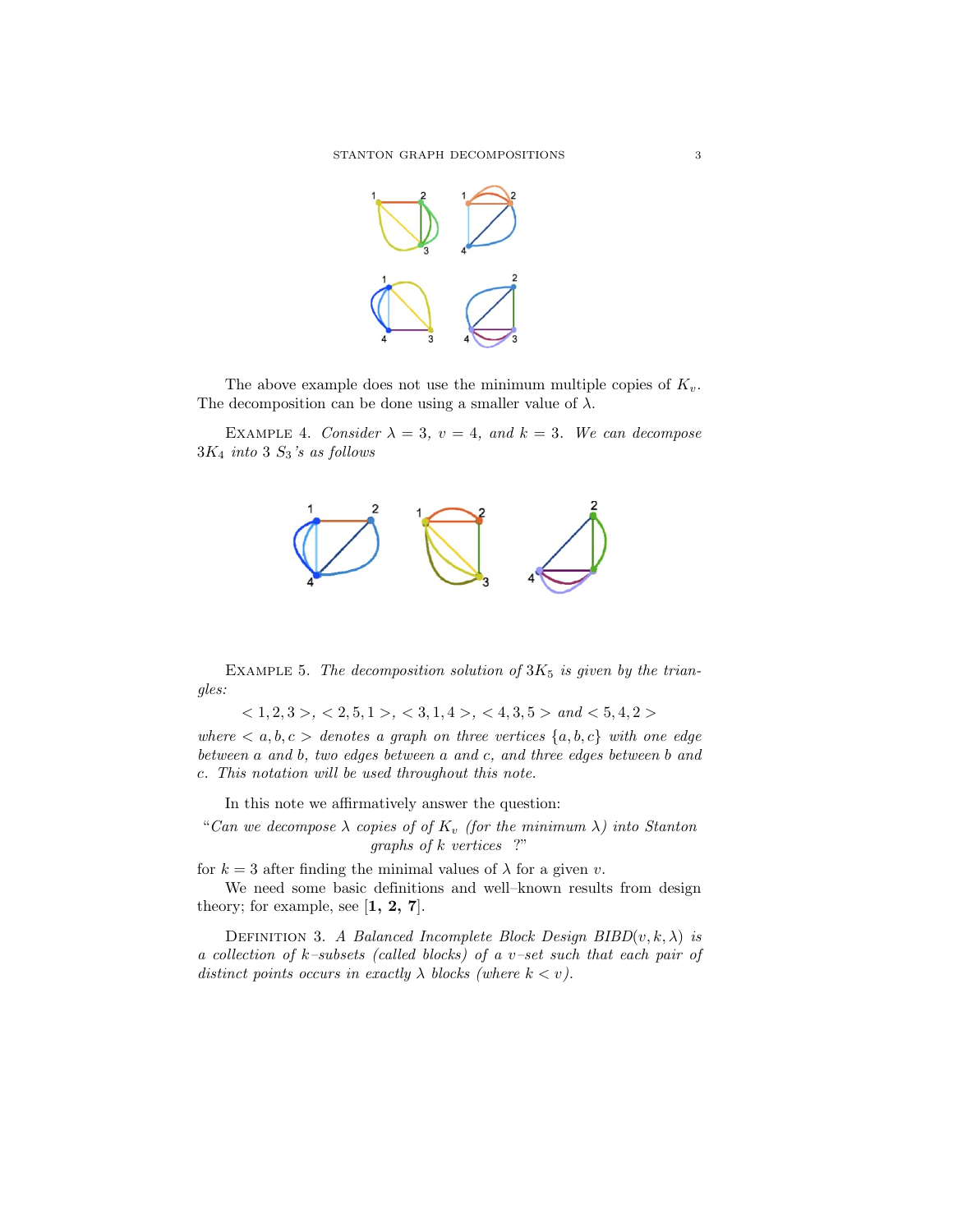The definition of a  $BIBD(v, k, \lambda)$  requires  $k < v$ , but sometimes the notation BIBD $(v, v, \lambda)$  is used to denote  $\lambda$  copies of the complete block  $\{1, 2, \cdots, v\}.$ 

DEFINITION 4. A parallel class (or a resolution class) in a design is a set of blocks that partitions the point set.

DEFINITION 5. A resolvable balanced incomplete block design  $RBIBD(v,$  $(k, \lambda)$  is a BIBD(v, k,  $\lambda$ ) whose blocks can be partitioned into parallel classes.

THEOREM 1. Necessary conditions for the existence of a  $RBIBD(v, k, \lambda)$ are  $\lambda(v-1) \equiv 0 \pmod{(k-1)}$  and  $v \equiv 0 \pmod{k}$ .

THEOREM 2. There exists a RBIBD(v, 3, 1) if and only if  $v \equiv 3 \pmod{6}$ .

Let  $B = \{b_1, \ldots, b_k\}$  be a subset of an additive group G. The list of differences from B is the multiset  $\Delta B = \{b_i - b_j | i, j = 1, \ldots, k; i \neq j\}.$ 

DEFINITION 6. Let G be a group of order v. A collection  $\{B_1, \ldots, B_t\}$ of k–subsets of G form a  $(v, k, \lambda)$  difference family (or difference system) if every nonidentity element of G occurs  $\lambda$  times in the multiset  $\Delta B_1 \cup \ldots \cup$  $\Delta B_t$ . The sets  $B_i$  are called base blocks.

THEOREM 3. There exists a  $(v, 3, 1)$  difference family for every  $v \equiv 1, 3$ (mod 6).

For ease of reference, we state Agrawal's theorem [3] and its associated lemma:

LEMMA 1. Given positive integers  $v, b, r$  and k such that  $bk = vr$ ,  $v > k$  and a set V of v points, there exists a collection of k-subsets of V such that each point of  $V$  is in exactly r subsets: such a collection is called an equi–replicate binary incomplete block design.

THEOREM 4. Given any binary equi–replicate design of constant block size k with  $bk = vr$  and  $b = mv$ , the treatments can be rearranged into blocks written as columns, such that every treatment occurs in each row m times.

### 2. Minimum Multiplicity for  $k = 3$

LEMMA 2. The graph  $\lambda K_v$  can be  $S_k$ -decomposed only if  $\frac{{k \choose 2}({k \choose 2}+1)}{2}$ divides  $\lambda\binom{v}{2}$ .

PROOF. In  $\lambda K_v$ , there are a total of  $\lambda {\binom{v}{2}}$  edges. As the graph  $S_k$  has  $\frac{{k \choose 2}({k \choose 2}+1)}{2}$  edges. The result follows immediately.

In particular, for  $k = 3$ , we have: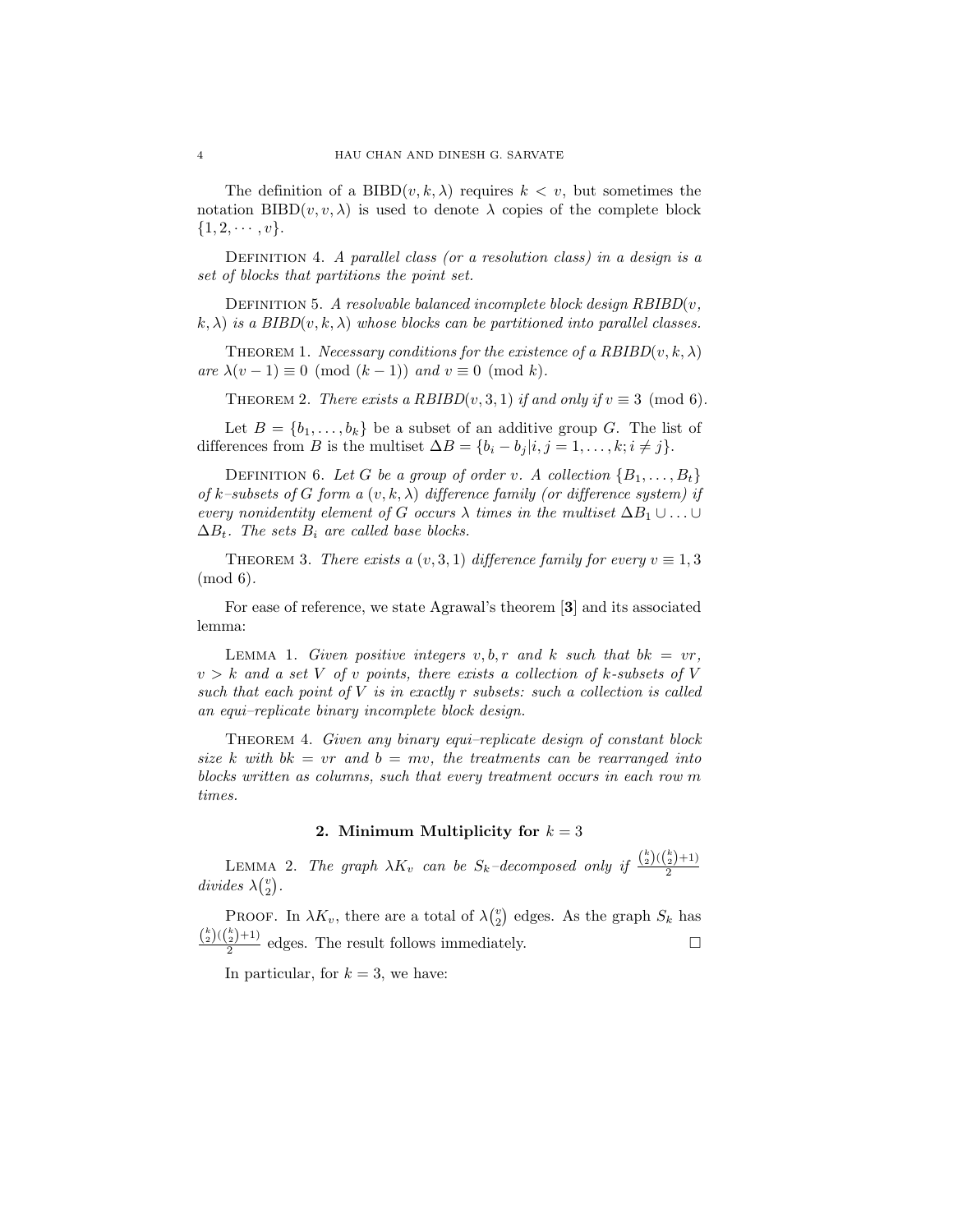COROLLARY 1. The graph  $\lambda K_v$  can be  $S_3$ -decomposed only if 12 divides  $\lambda v(v-1)$ .

From Corollary 1, we have

THEOREM 5. The minimum  $\lambda$  for

- $v \equiv 2, 11 \pmod{12}$  is 6,
- $v \equiv 3, 6, 7, 10 \pmod{12}$  is 4,
- $v \equiv 0, 1, 4, 5, 8, 9 \pmod{12}$  is 3.

In the next section we prove that for all pairs of v's and minimum  $\lambda$ 's, S<sub>3</sub>–decompositions of  $\lambda K_v$  exist for all  $v \geq 3$ .

# 3.  $S_3$ -Decompositions

In this section, we assume that  $v \geq 3$ .

**Construction 1:** Let **B** be the collection of blocks of a  $BIBD(v, 3, 1)$ . For each block  $\{a, b, c\}$  in **B**, construct two  $S_3$ 's:  $\langle a, b, c \rangle$  and  $\langle c, b, a \rangle$ . Hence

THEOREM 6. If a BIBD $(v, 3, 1)$  exists, then a  $S_3$ -decomposition exists for  $4K_v$ .

In particular, since a BIBD $(v, 3, 1)$  exists for  $v \equiv 1, 3 \pmod{6}$ , we have

COROLLARY 2. A  $S_3$ -decomposition of  $\lambda K_v$  exists with minimum  $\lambda = 4$ for  $v \equiv 3, 7 \pmod{12}$ .

**Construction 2:** Let **B** be the collection of blocks of a  $BIBD(v, 3, 3)$ . Each block  $\{a, b, c\}$  gives a set of three pairs  $\{\{a, b\}, \{b, c\}, \{a, c\}\}\;$ ; therefore the collection of all blocks can be considered as a 1–design of  $\binom{v}{2}$  pairs with  $r = 3$ . Therefore by Agrawal's theorem, this 1-design can be arranged so that each pair occur at first, second, and third location. Each block of B gives a  $S_3$ , where the multiplicity of an edge is the position of that edge in the corresponding set of 1–design of pairs. Hence we have

THEOREM 7. A  $S_3$ -decomposition of  $6K_v$  exists for odd v's.

COROLLARY 3. A  $S_3$ -decomposition of  $\lambda K_v$  exists with minimum  $\lambda = 6$ for  $v \equiv 11 \pmod{12}$ .

**Construction 3:** Let **B** be the collection of blocks of a  $BIBD(v, 4, 1)$ . For each block  $\{a, b, c, d\}$  in **B**, use the S<sub>3</sub>–decomposition of 3K<sub>4</sub> with vertices  $\{a, b, c, d\}$  from example 4.

We have

THEOREM 8. If a BIBD $(v, 4, 1)$  exists, then a  $S_3$ -decomposition exists for  $3K_v$ .

As BIBD $(v, 4, 1)$  exists for  $v \equiv 0, 1 \pmod{12}$ , we have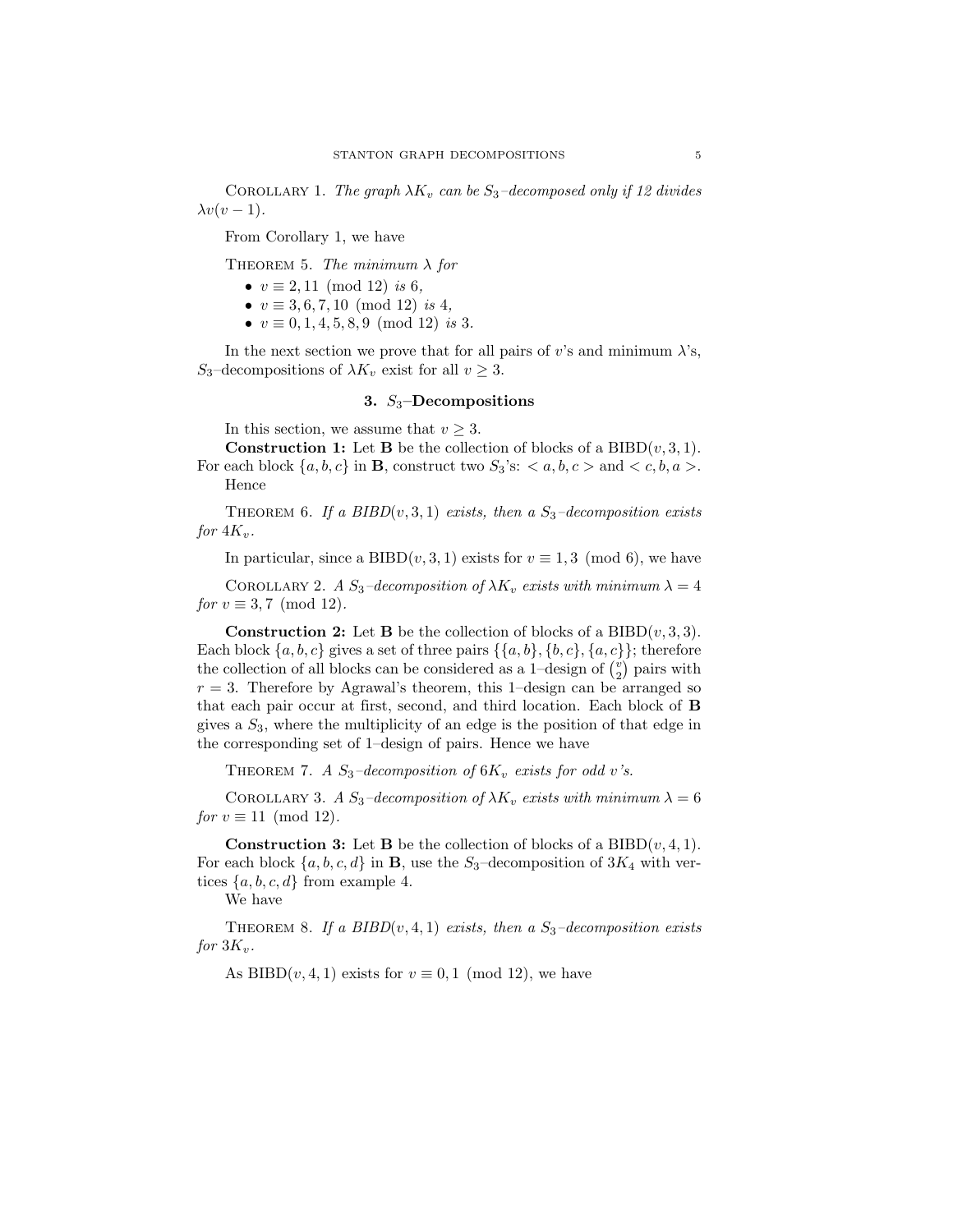COROLLARY 4. An  $S_3$ -decomposition of  $\lambda K_v$  exists with minimum  $\lambda =$ 3 for  $v \equiv 0, 1 \pmod{12}$ .

Suppose  $v \equiv 1 \pmod{4}$  and  $v = 4t+1$  for some integer  $t \ge 1$ . Consider a family of t sets:  $\{\{1, 2, t+3\}, \{1, 3, t+5\}, \ldots, \{1, t+1, 3t+1\}\}\.$  Note that in this family the differences  $1, \ldots, t$  occur once as the differences between the first and the second elements of difference sets, and differences  $t + 1, \ldots, 2t$ occur twice: first they occur as the differences between the second and the third elements of the difference sets and then again they occur as the differences between the first and the second elements of difference sets as  $t + 2, \ldots, 2t + 1 = 2t, 2t - 2, \ldots, 3t = t + 1.$ 

Construction 4: Let B be the collection of ordered blocks generated by the family of t sets:  $\{\{1, 2, t + 3\}, \{1, 3, t + 5\}, \ldots, \{1, t + 1, 3t + 1\}\}\.$  For each block  $\{a, b, c\}$  in **B**, construct  $S_3 \sim a, c, b >$  to obtain the following theorem.

THEOREM 9. For  $v \equiv 1 \pmod{4}$ , a  $S_3$ -decomposition exists for  $3K_v$ .

COROLLARY 5. A  $S_3$ -decomposition of  $\lambda K_v$  exists with minimum  $\lambda = 3$ for  $v \equiv 5.9 \pmod{12}$ .

Suppose  $v \equiv 0 \pmod{4}$  and let  $v = 4(t + 1)$  for some integer  $t \ge 1$ . Consider a family of t sets:  $\{\{1, 2, t + 4\}, \{1, 3, t + 6\}, \ldots, \{1, t + 1, 3t + 2\}\}.$ Note that in this family the differences  $1, \ldots, t$  occur once as the differences between the first and the second elements of difference sets, differences  $t + 2, \ldots, 2t + 1$  occur twice: first they occur as the differences between the second and the third elements of the difference sets and then again they occur as the differences between the first and the third elements of the difference sets as  $t + 3, t + 5, ..., 2t + 1 = 2t + 2, ..., t + 2$ , whereas the difference of  $t + 1$  does not appear anywhere.

Construction 5: Let B be the collection of blocks generated by the family of t sets:  $\{\{1, 2, t + 4\}, \{1, 3, t + 6\}, \ldots, \{1, t + 1, 3t + 2\}\}\$ on  $4t - 1$ elements and let C be the collection of blocks generated by the difference family  $\{\infty, 1, t + 2\}$  on  $4t - 1$  elements. For each block  $\{a, b, c\}$  in **B**, construct  $S_3 \, \text{::} \, \langle a, c, b \rangle$ . For each block  $\{\infty, a, b\}$  in C, construct  $S_3 \, \text{::} \, \langle a, b, d \rangle$  $a, \infty, b >$ . We are using the common convention while generating blocks from a difference set containing the element  $\infty$ , the infinity element remains fixed while other elements cycle through mod  $4t - 1$  to give  $4t - 1$  distinct blocks.

The  $S_3$ 's constructed above give a  $S_3$ -decomposition. Hence along with Example 4 we have:

THEOREM 10. For  $v \equiv 0 \pmod{4}$ , a  $S_3$ -decomposition exists for  $3K_v$ .

COROLLARY 6. A  $S_3$ -decomposition of  $\lambda K_v$  exists with minimum  $\lambda = 3$ for  $v \equiv 0, 4, 8 \pmod{12}$ .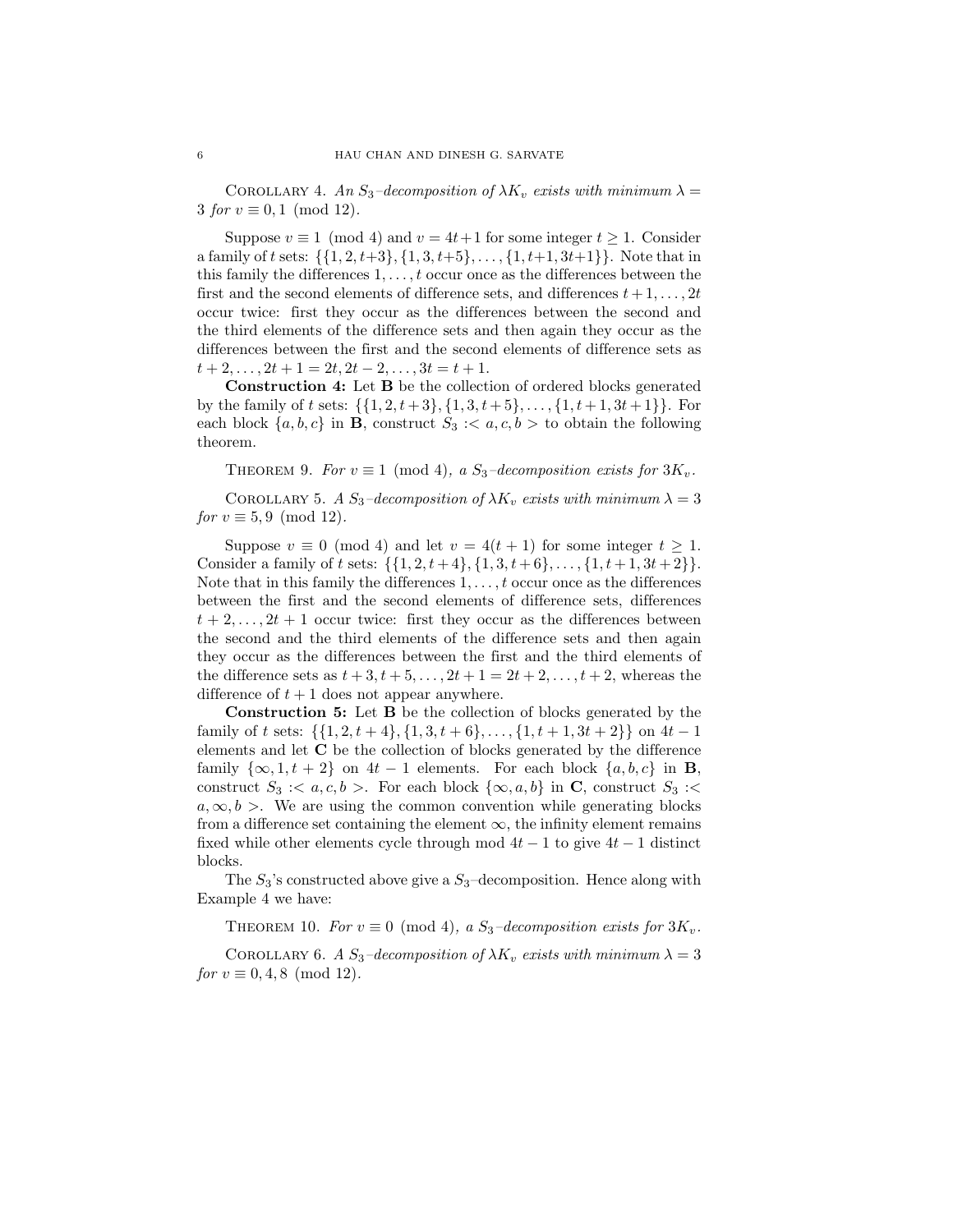**Construction 6:** Suppose  $v \equiv 2 \pmod{12}$  and let  $v = 12t + 2$  for some integer  $t \geq 1$ . Since  $12t + 1 \equiv 1 \pmod{6}$ , a difference family with  $(t + 1)$  base blocks exists for BIBD(12t + 1, 3, 1) (by Theorem 3). Let **B** be the collection of ordered blocks generated by any  $t$  base blocks. For each block  $\{a, b, c\}$  in **B**, construct three  $S_3$ 's:  $\langle a, b, c \rangle$ ,  $\langle c, a, b \rangle$ , and  $$ by four  $S_3$ 's with a new point  $\infty$ : **,**  $$ **,**  $**, \infty, c >**$ **, and**  $\langle c, \infty, a \rangle.$ 

This construction gives:

THEOREM 11. For  $v \equiv 1 \pmod{6}$  ( $v > 6$ ), a S<sub>3</sub>-decomposition exists for  $6K_{v+1}$ .

COROLLARY 7. A  $S_3$ -decomposition of  $\lambda K_v$  exists with minimum  $\lambda = 6$ for  $v \equiv 2 \pmod{12}$ .

**Construction 7:** Suppose  $v \equiv 6 \pmod{12}$  and let  $v = 12t+6$  for some integer  $t \geq 1$ . Since  $12t + 3 \equiv 3 \pmod{6}$ , a resolvable BIBD $(v-3,3,1)$ exists. Note that there are at least  $r \geq 4$  parallel classes. Let  $\mathbf{B}_i$  be the collection of blocks given by the first three parallel classes  $P_i$ ,  $i = 1, 2, 3$ , respectively. Let C be the collection of blocks given by the parallel classes  $P_j$  where  $j = 4, \ldots, r$ . For each block  $\{a, b, c\}$  in  $\mathbf{B}_i$ , construct  $S_3$  :  $a, b, c >$  and also using the same block and  $\infty_i$ , construct three  $S_3$ 's: <  $b, \infty_i, a >, < \infty_i, c, b >$ , and  $< c, a, \infty_i >$ . For each block  $\{a, b, c\}$  in C, construct two  $S_3$ 's:  $\langle a, b, c \rangle$  and  $\langle a, c, b \rangle$ . Finally decompose  $4K_3$  with vertices  $\{\infty_1, \infty_2, \infty_3\}$  as in Example 2.

These  $S_3$ 's we constructed give a  $S_3$ -decomposition of  $4K_{12t+6}$ , and we have:

THEOREM 12. If a resolvable  $BIBD(v, 3, 1)$  exists, then a  $S_3$ -decomposition exists for  $4K_{v+3}$ .

EXAMPLE 6. The decomposition of  $4K<sub>6</sub>$  is given by the triangles  $< 3, 1, 2>, < 2, 1, 4>, < 4, 1, 5>, < 5, 1, 6>, < 6, 1, 3,$ 

 $<$  4, 6, 2 >,  $<$  2, 5, 3 >,  $<$  5, 3, 4 >,  $<$  6, 2, 5 >, and  $<$  3, 4, 6 >

Along with example 6, we have

COROLLARY 8. A  $S_3$ -decomposition of  $\lambda K_v$  exists with minimum  $\lambda = 4$ for  $v \equiv 6 \pmod{12}$ .

**Construction 8:** Suppose  $v \equiv 10 \pmod{12}$  and let  $v = 12t + 10$  for some integer  $t \geq 1$ . Since  $12t+9 \equiv 3 \pmod{6}$ , a resolvable BIBD $(v-1, 3, 1)$ exists. Let **B** be the collection of blocks given by the first parallel class  $P_1$ . Let  $C$  be the collection of blocks given by the remaining parallel classes. For each block  $\{a, b, c\}$  in **B**, construct  $S_3 \leq a, b, c >$  and using the same block with  $\infty_1$ , construct three  $S_3$ 's:  $\lt b, \infty_1, a > \lt \infty_1, c, b >$ , and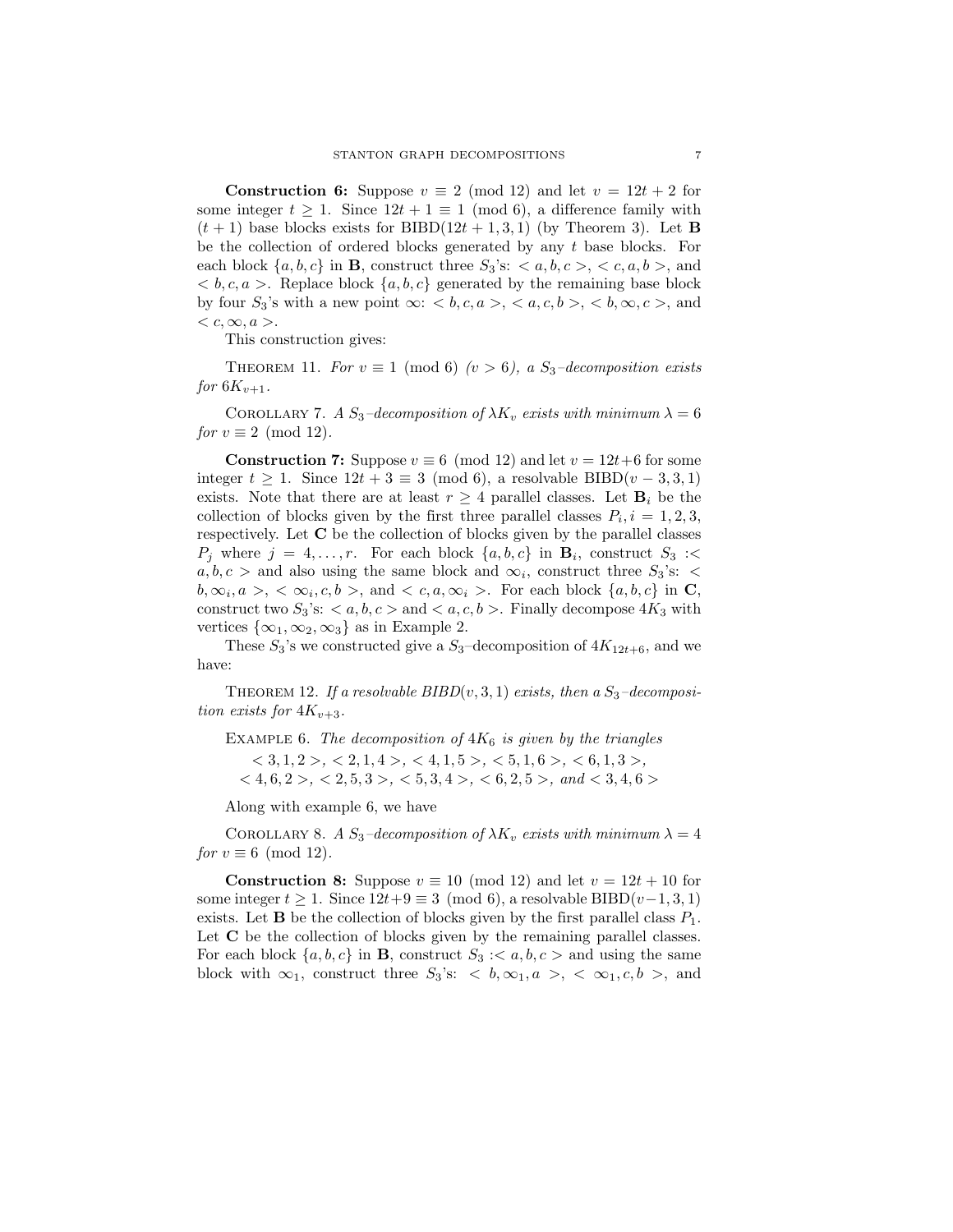$c, a, \infty$ <sub>1</sub> >. For each block  $\{a, b, c\}$  in **C**, construct two  $S_3$ 's:  $a, b, c$  > and  $\langle a, c, b \rangle$ .

We have

THEOREM 13. If a resolvable  $BIBD(v, 3, 1)$  exists, then a  $S_3$ -decomposition exists for  $4K_{v+1}$ .

COROLLARY 9. A  $S_3$ -decomposition of  $\lambda K_v$  exists with minimum  $\lambda = 4$ for  $v \equiv 10 \pmod{12}$ .

### 4. Summary

In the above section, we have shown that for all  $v$ 's  $\geq 3$ , the minimum copies of  $K_v$ 's can be  $S_3$ -decomposed. Below is a table that summarizes the results:

|                            | minimum $\lambda$ | Construction                      |
|----------------------------|-------------------|-----------------------------------|
| $0, 1 \pmod{12}$           | 3                 | Corollary 4                       |
| $2 \pmod{12}$              | 6                 | Corollary 7                       |
| $3, 7 \pmod{12}$           | 4                 | Corollary 2                       |
| 4, 8 (mod $\overline{12)}$ | 3                 | $\overline{\text{Corollary }6}$   |
| $5, 9 \pmod{12}$           | 3                 | Corollary 5                       |
| $6 \pmod{12}$              | 4                 | Corollary 8                       |
| $10 \pmod{12}$             |                   | $\overline{\text{Corollary } } 9$ |
| $11 \pmod{12}$             | б                 | Corollary 3                       |

Table 1. Results

ACKNOWLEDGEMENT 1. Authors would like to express sincere thanks to the referee and Dr. Derek Hein for a careful reading of the manuscript and various suggestions.

### References

- [1] R. J. R. Abel, G. Ge, and J. Yin, Resolvable and Near–Resolvable Designs, The Handbook of Combinatorial Designs, second edition, edited by C. J. Colbourn and J. H. Dinitz, Chapman/CRC Press, Boca Raton, Fl., 2007, 124–132.
- [2] R. J. R. Abel and M. Buratti, Difference Families, The Handbook of Combinatorial Designs, second edition, edited by C. J. Colbourn and J. H. Dinitz, Chapman/CRC Press, Boca Raton, Fl., 2007, 392–410.
- [3] H. Agrawal, Some generalizations of distinct representatives with applications to statistical designs, Ann. Math. Statist. 37 (1966), 525-528.
- [4] B. Bradford, D. W. Hein, and J. Pace, Sarvate–Beam Quad systems for  $v = 6$ ,  $JCMCC$ , **74** (1010), 111-116.
- [5] H. Chan and D. Sarvate, A non–existence result and large sets for Sarvate–Beam designs, Ars Combin. 95 (2010), 193–199.